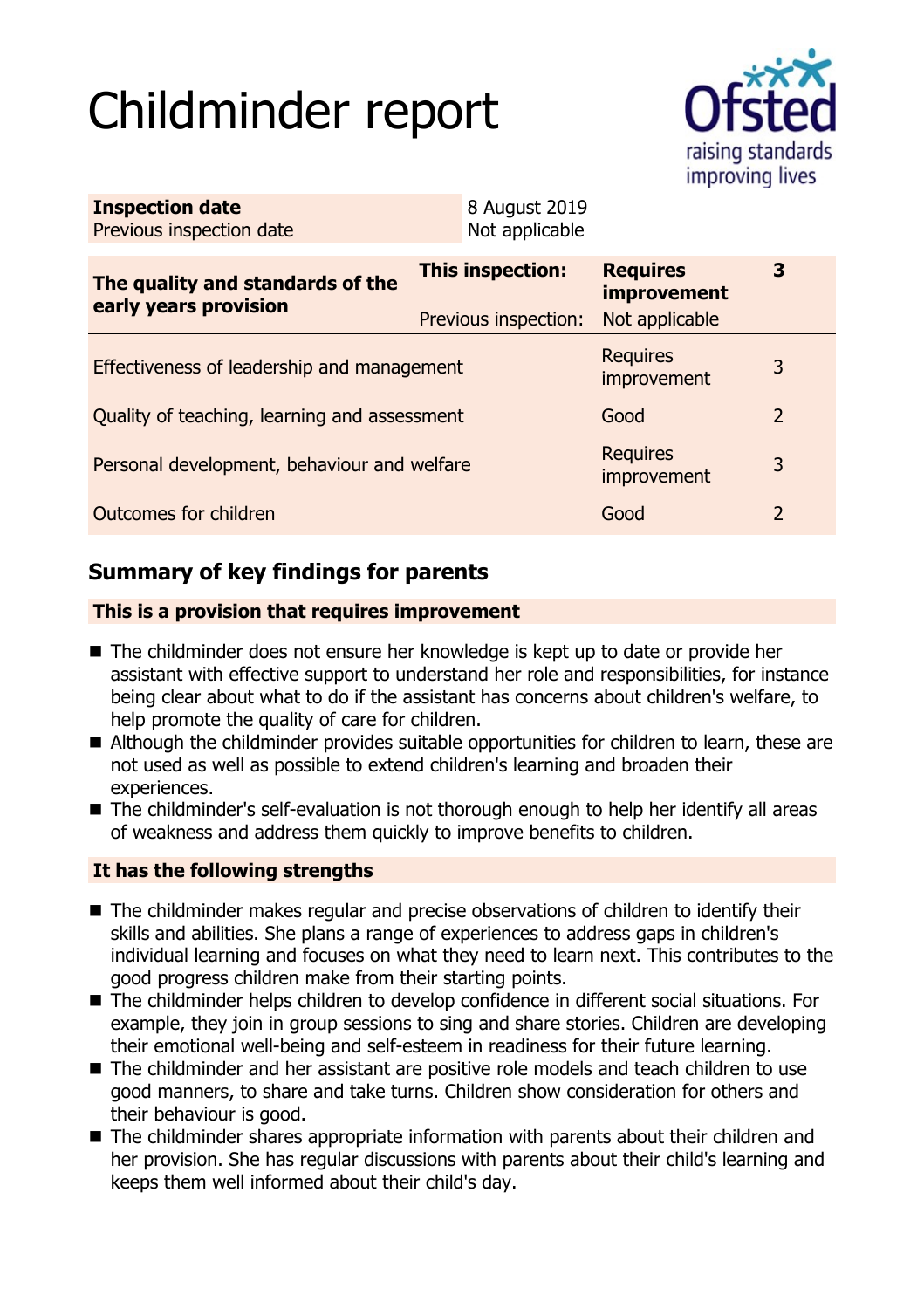# **What the setting needs to do to improve further**

### **To meet the requirements of the early years foundation stage the provider must:**

|                                                                                                                                            | Due date   |
|--------------------------------------------------------------------------------------------------------------------------------------------|------------|
| improve professional development to help better support her<br>assistant so that she understands her roles and responsibilities<br>better. | 13/09/2019 |

## **To further improve the quality of the early years provision the provider should:**

- extend opportunities to help enhance children's learning experiences to the next level
- develop robust evaluation of the provision and practice to support ongoing improvements.

## **Inspection activities**

- $\blacksquare$  The inspector viewed all the areas of the premises used for childminding and discussed safeguarding.
- $\blacksquare$  The inspector observed the quality of teaching during activities indoors and assessed the impact this had on children's learning.
- $\blacksquare$  The inspector completed a joint observation with the childminder and evaluated children's learning. The inspector spoke with the childminder, her assistant and children throughout the inspection.
- $\blacksquare$  The inspector looked at relevant documentation and reviewed evidence of the suitability of persons living and working in the household.
- $\blacksquare$  The inspector took into account the written views of parents.

**Inspector** Marvet Gayle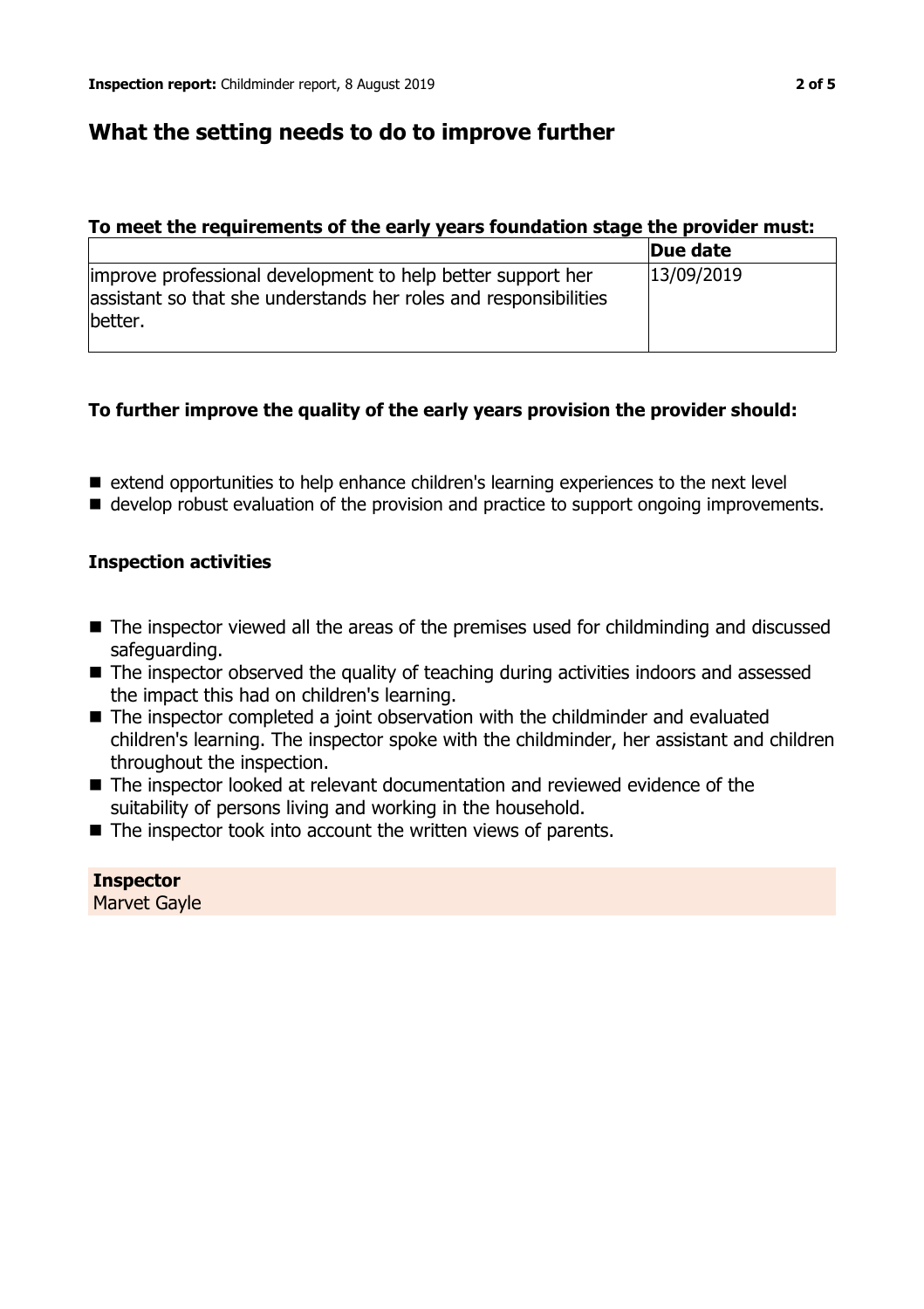# **Inspection findings**

#### **Effectiveness of leadership and management requires improvement**

The childminder does not effectively reflect on and evaluate her practice and the quality of the provision. As a result, areas of weakness are not consistently identified and addressed quickly to help her raise the quality of service she provides. The childminder does not update her knowledge or provide robust support for her assistant in her role and responsibilities to improve performance and care for children. The childminder knows what to do if she has concerns about children's welfare. The childminder ensures all adults living and working in the household are suitable. Both the childminder and her assistant supervise children well and ensure the environment is safe. The childminder has a strong understanding of the adult-to-child ratio, which is clearly adhered to. She understands the requirements for leaving children with her assistant, which she implements well to promote children's safety. Safeguarding is effective. The childminder has regular communication with parents about their children. This helps her to build close partnerships and better understand the needs of children.

#### **Quality of teaching, learning and assessment is good**

The childminder actively encourages parents' involvement in their children's learning. For example, she regularly shares information about their children's day, their progress and next steps in learning so that parents can continue to support their children at home. The childminder and her assistant interact positively with children and skilfully support their communication and language skills as children play. For instance, they engage young children and babies in singing action rhymes. They provide suitable space for children to move about safely and explore confidently and independently.

#### **Personal development, behaviour and welfare require improvement**

The weaknesses in leadership and management impact the quality of support and care provided for children. However, the childminder and her assistant form close attachments to children. They are very caring and nurturing and provide a happy and homely environment. The childminder ensures her home is well organised and clear hygiene routines are established, including nappy changing. She keeps all children's belongings separate to help her identify them all. Items for children are appropriately cleaned and stored to promote children's health well. The childminder follows children's individual routines, which helps them to feel secure. For example, she recognises when children are becoming tired and provides suitable sleeping arrangements. The childminder provides regular opportunities for children to be physically active, both indoors and in her garden.

#### **Outcomes for children are good**

Children develop important skills for the future. For example, they are curious, enjoy exploring and concentrate well during activities. Children are very vocal and babble constantly, while older children repeat words and sounds. Babies move about, crawl and pull themselves up, while older children toddle confidently. Children are independent and build strong relationships.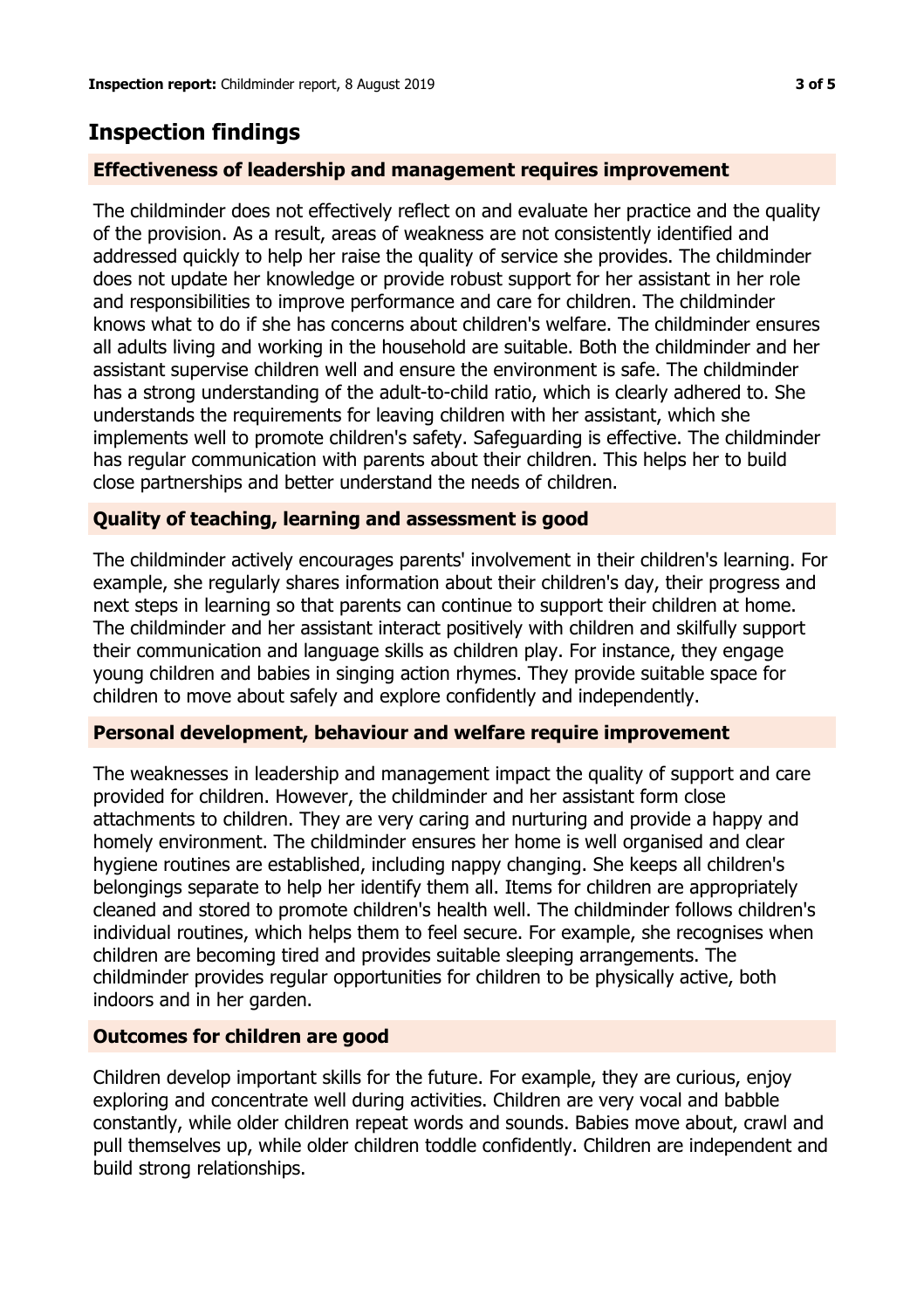## **Setting details**

| Unique reference number       | EY553608                                               |
|-------------------------------|--------------------------------------------------------|
| <b>Local authority</b>        | Kensington and Chelsea                                 |
| <b>Inspection number</b>      | 10115500                                               |
| <b>Type of provision</b>      | Childminder                                            |
| <b>Registers</b>              | Early Years Register, Compulsory Childcare<br>Register |
| Day care type                 | Childminder                                            |
| <b>Age range of children</b>  | $0 - 1$                                                |
| <b>Total number of places</b> | 5                                                      |
| Number of children on roll    | 5                                                      |
| Date of previous inspection   | Not applicable                                         |

The childminder registered in 2017. She lives in Kensington, in the London Borough of Kensington and Chelsea. She works Monday to Friday from 7.30am until 6pm all year round. The childminder works with an assistant.

This inspection was carried out by Ofsted under sections 49 and 50 of the Childcare Act 2006 on the quality and standards of provision that is registered on the Early Years Register. The registered person must ensure that this provision complies with the statutory framework for children's learning, development and care, known as the early years foundation stage.

Any complaints about the inspection or the report should be made following the procedures set out in the guidance Complaints procedure: raising concerns and making complaints about Ofsted, which is available from Ofsted's website: www.ofsted.gov.uk. If you would like Ofsted to send you a copy of the guidance, please telephone 0300 123 4234, or email [enquiries@ofsted.gov.uk.](mailto:enquiries@ofsted.gov.uk)